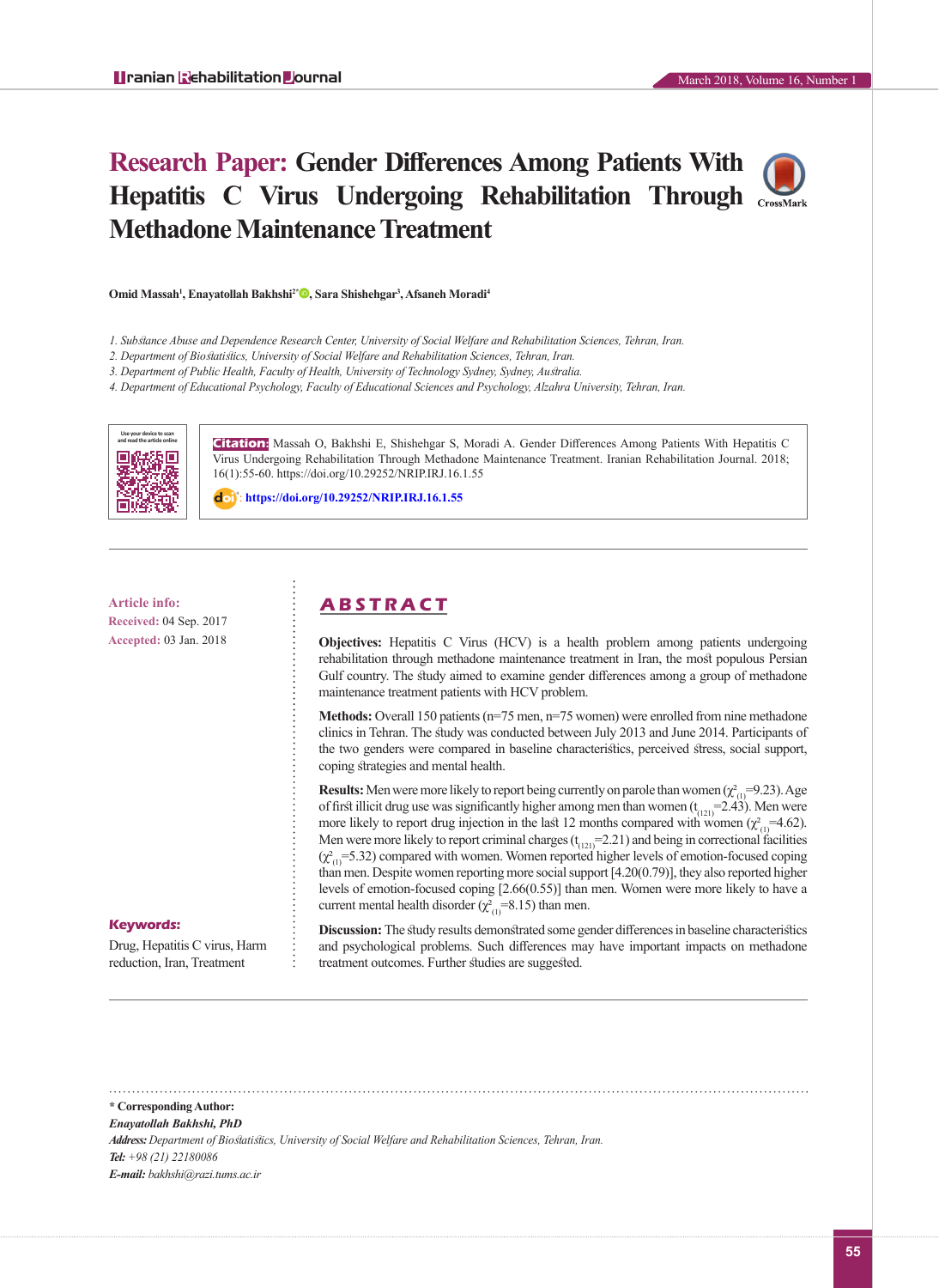# **1. Introduction**

**H**

epatitis C Virus (HCV) is a serious cause of chronic liver diseases, as well as the most common chronic blood borne infection in the world [\[1\]](#page-4-0). Overall, 170 million men and women are infected with HCV [2, [3\].](#page-4-1) About 70-80% of in-

fected patients develop chronic infections, which lead to serious health problems [2-4]. Hepatitis C is very common in intravenous drug users in Iran  $[5, 6]$  and HCV is a serious health concern among methadone patients in Iran [\[7\]](#page-4-4). A study of 539 injection opiate users in methadone treatment indicated that all of them were HCV-infected. There was a significant relationship between the rate of HCV prevalence and sharing needles [\[8\]](#page-4-5). A study was conducted on 259 methadone patients. The HCV prevalence was 50%. The study indicated that the rate of unsafe drug injection and high risk sexual behaviors were lower among the participants after receiving the treatment. Furthermore, methadone treatment was an effec-tive intervention to reduce HCV transmission [\[7\]](#page-4-4).

Multiple reasons can increase HCV in methadone treatment. Some methadone patients are already infected with HCV at the time that they enter drug treatment. For others, the high prevalence of HCV ensures that even occasional risky drug use can lead to HCV. Other factors contributing to the HCV prevalence include an inadequate methadone dose [\[9\].](#page-4-6) Psychological problems have been frequently reported among methadone patients with HCV problem. A study of methadone patients indicated that depression, anxiety, fatigue and irritability were associated with the HCV prevalence. Patients with drug dependence had a high chance to discontinue HCV-treatment early in the first three treatment months  $[10]$ . A study of 3755 methadone patients with HCV problem indicated that 14% had received HCV treatment during the study period. Annual HCV treatment rates during methadone treatment ranged between 1.3% in 2005 and 2.6% in 2008 with no significant changes over time. HCV treatment uptake was associated with heavy benzodiazepine use for poor mental health [\[11\]](#page-4-8). This indicates an increased awareness for HCV and associated psychological problems among methadone patients [\[12\]](#page-4-9).

To date, there are few studies about HCV problem among men and women in methadone treatment. The current study aimed to examine gender differences among a group of methadone patients with HCV problem. This was conducted in four domains: baseline characteristics, perceived stress, social support, coping strategies and mental health.

# **2. Methods**

#### **Study design and settings**

A cross-sectional and multicenter study was designed. Nine methadone clinics in Tehran, Iran were the study sites. Overall, seven study sites were in middle socioeconomic areas. Two of the study sites were women-only centers in low-socio-economic areas. The study was part of a larger study which was approved by University of Social Welfare and Rehabilitation Sciences.

#### **Participants**

Overall, 150 participants were randomly recruited. Overall, 15 or 16 male and female participants were recruited from each center. Following criteria were needed for recruitment: (1) reporting at least 18 years old; (2) being able to complete the study questionnaires; and (3) providing serological specimens for HCV. Furthermore, eligible candidates were needed to be in methadone treatment for at least one month. Participants were excluded if they reported severe drug withdrawal and/or intoxication symptoms at the time of interviewing. Fortunately, no participant was excluded from this study.

#### **Questionnaires**

### **Baseline Checklist (BC)**

A checklist was designed to collect baseline characteristics and drug use details as well as current mental health status. The assessed reliability of the checklist in two weeks was (a=92) in this study.

# **Perceived Stress Scale (PSS)**

The Persian version of the PSS was administered to collect data on stress. The PSS is a 10-item measure of perceived stress. The questionnaire has high reliability and validity [\[13\]](#page-4-10). The assessed reliability of the PSS in two weeks was (a=90) in this study.

#### **Brief Cope Scale (BCS)**

The Persian version of the BCS was administered to collect data on coping strategies. The BCS is a 28-item self-report measure of adaptive and maladaptive coping skills [14]. The assessed reliability of the BCS in two weeks was  $(a=91)$  in this study.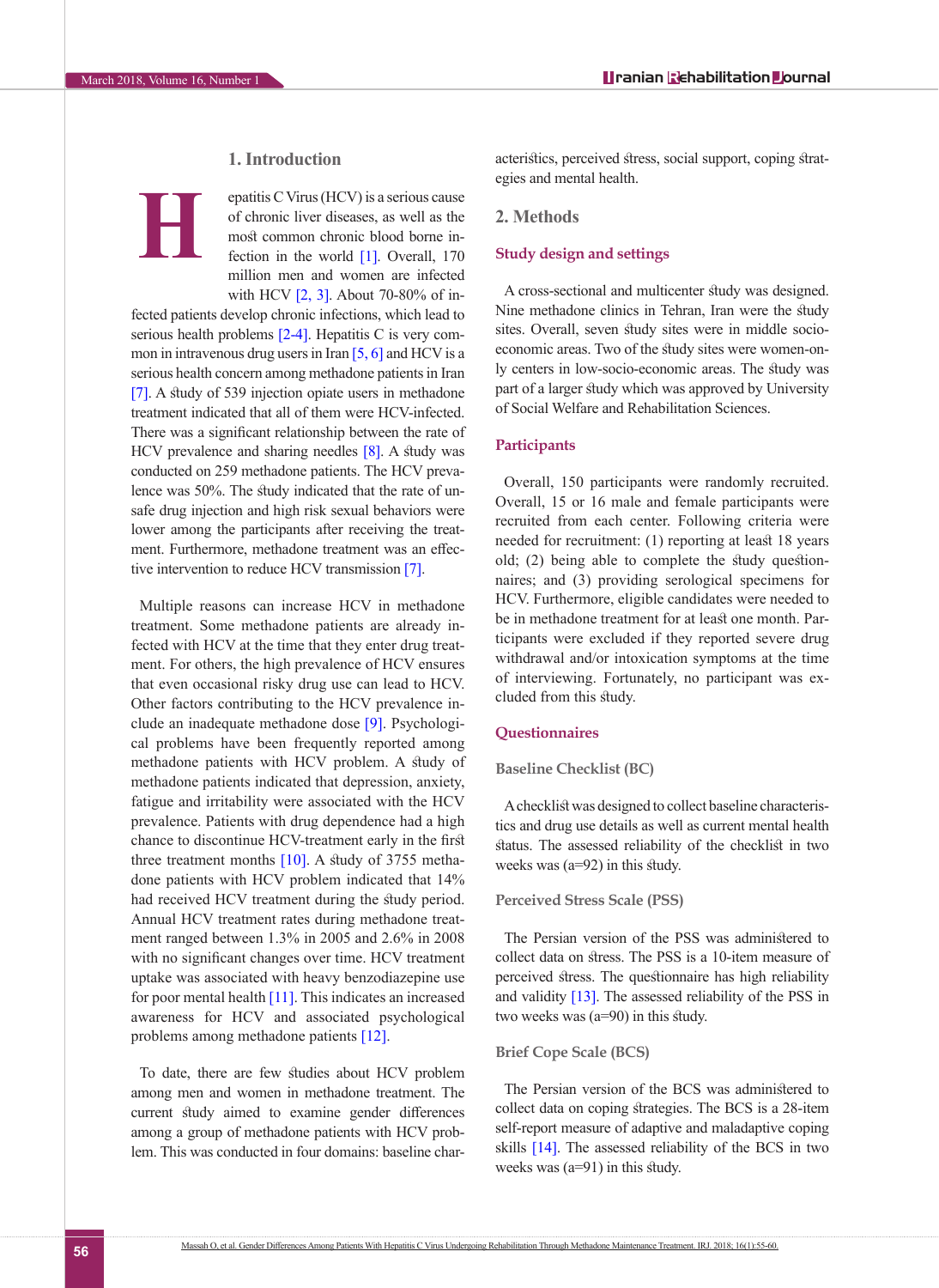**Social Support Survey (SSS)**

The Persian version of the SSS was administered to collect data on social support. The questionnaire is a 13-item self-report measure of social support. The measure has four subscales-emotional/informational, tangible, affectionate, and positive social interactionas well as an overall social support index [\[15\]](#page-4-11). The assessed reliability of the questionnaire in two weeks was  $(a=88)$  in this study.

#### **Data analyses**

Individual and demographic variables were examined by gender. Independent t-tests and Chi-square  $(\chi^2)$  tests were performed to analyze the data. All analyses were conducted using SPSS version 22 and statistical significance was set at  $P<0.05$ .

#### **Study procedure**

A total of 150 participants met the inclusion criteria and signed informed consent to enrol in the study. The study was conducted in a private interview room at each study site between July 2013 and June 2014. Participation was voluntary and confidential. Consent form was obtained from each participant. All participants had one hour interviews with two trained clinical psychologists to complete the questionnaires.

#### **3. Results**

#### **Demographics**

Participants were in the age range of 32-52 years. Demographic characteristics for men and women are presented in [Table 1.](#page-3-0) Men were more likely to report being currently on parole than women ( $\chi^2$ <sub>(1)</sub>=9.23). Age of first illicit drug use was significantly lower among women than men  $(t_{(121)}=2.43)$ . Men were more likely to report drug injection in the last 12 months compared with women  $(\chi^2_{(1)}=4.62)$ . Men were more likely to report criminal charges  $(t_{(121)}=2.21)$  and being in correctional facilities ( $\chi^2_{(1)}$ =5.32) compared with women.

# **Psychological problems**

There were no gender differences in perceived stress. Despite women reporting more social support  $[4.20(0.79)]$ , they also reported higher levels of emotion-focused coping [2.66(0.55)] than men. There was no effect of gender in problem-focused coping. Women were more likely to have a current mental health disorder  $(\chi^2_{(1)}=8.15)$  [\(Table 2\)](#page-3-1).

#### **4. Discussion**

Little research has examined gender differences among HCV-infected patients in methadone treatment. The present findings suggest that there were some differences among the baseline characteristics of the participants. Higher rates of current parole, drug injection, criminal charges and being in correctional facilities among men were considerable compared with women. In contrast, women reported lower ages of initial illicit drug use than men. Such characteristics were likely to contribute to engagement in high risk behaviors and the emergence of HCV prevalence among the participants. Furthermore, such characteristics may reduce positive treatment outcomes among the participants. This is consistent with previous studies which indicate that drug-dependent men with HCV problem have higher rates of criminality, drug injection, high risk behaviors and imprisonment [\[16-19\].](#page-5-0) Further studies are suggested.

The study findings indicated that there were no gender differences in perceived stress. Despite women reporting more social support, they also reported higher levels of emotion-focused coping than men. Furthermore, women were more likely to have a current mental health disorder. The reported psychological problems among these women may increase HCV problem. When considering treatment for HCV, particular attention must be paid to mental health conditions.

These study findings are consistent with some studies in other countries. A study of 111 patients showed high lifetime (82%) and current (57%) diagnosis rates of substance use disorders. Lifetime prevalence of any mood disorder was 67% while current prevalence of any mood disorder was 35%. Lifetime prevalence of any anxiety disorder was 63% while current prevalence of any mood disorder was 22%. A total of 66% of the patients received psychiatric medications prior to HCV treatment; more than half were receiving antidepressant medications. Overall, 15% of the patients were ineligible for HCV treatment due to psychiatric severity [20]. A study of Thai methadone clients indicated that depression was prevalent among HCV-infected patients. Positive HCV status and greater perceived stress were independently associated with depression [\[21\]](#page-5-1). A study of 576 methadone participants; 514 were HCV positive indicated high levels of anxiety (21.0%), depression (27.2%), attempted suicide (32.7%), and taking psychiatric medications (16.1%) [\[22\]](#page-5-2). The prevalence of psychological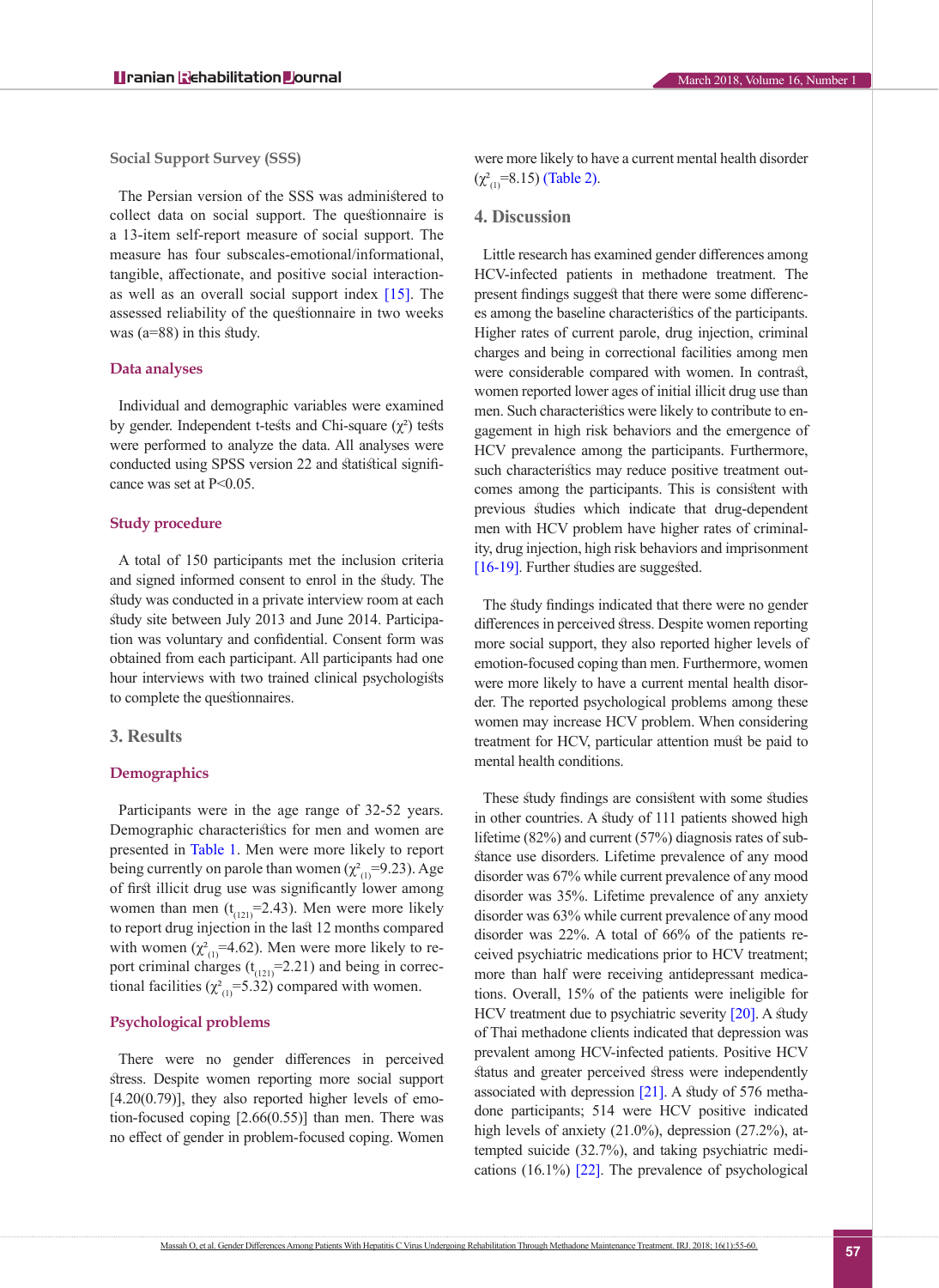| <b>Characteristics</b>             |                    | Men (n=75) | Women (n=75) | $t/\chi^2$              | P                        |
|------------------------------------|--------------------|------------|--------------|-------------------------|--------------------------|
| Age range                          |                    | 34-51      | 32-52        |                         | $\overline{\phantom{a}}$ |
| Marriage<br>n (%)                  | Married            | 38(50.7)   | 36(48.0)     | $\chi^2_{(2)} = 3.01$   | 0.23                     |
|                                    | Divorced/separated | 22(29.3)   | 22(29.3)     |                         |                          |
|                                    | Never married      | 15(20.0)   | 17(22.7)     |                         |                          |
| Socio-economic status<br>n (%)     | Middle             | 37(49.3)   | 33(44.0)     | $\chi^2_{(1)} = 0.25$   |                          |
|                                    | Low                | 38(50.7)   | 42(56.0)     |                         |                          |
| Education<br>n (%)                 | <6 years           | 40(53.3)   | 33(44.0)     | $\chi^2_{(2)} = 5.42$   | 0.62                     |
|                                    | 6-10 years         | 35(46.7)   | 42(56.0)     |                         |                          |
| Employment<br>n (%)                | Employed           | 42(56.0)   | 41(54.7)     | $\chi^2_{(2)} = 4.62$   | 0.18                     |
|                                    | Jobless            | 33(44.0)   | 34(45.3)     |                         |                          |
| Currently on parole                | Yes                | 23(30.7)   | 6(8.0)       | $\chi^2_{(1)} = 9.23*$  | 0.01                     |
| n (%)                              | <b>No</b>          | 52(69.3)   | 69(92.0)     |                         |                          |
| Age of first drug use <sup>1</sup> |                    | 21.2(10.0) | 17.3(8.2)    | $t_{(121)} = 2.43*$     |                          |
| Drug injection<br>$n (%)^2$        | Yes                | 18(24.0)   | 4(5.3)       | $\chi^2_{(1)} = 4.62^*$ |                          |
|                                    | <b>No</b>          | 57(76.0)   | 71(94.7)     |                         |                          |
| <b>Total criminal charges</b>      |                    | 11.8(10.7) | 7.8(8.2)     | $t_{(121)} = 2.21*$     | 0.05                     |
| Age of HCV <sup>3</sup>            |                    | 35(8.4)    | 36(9.2)      | $t_{(121)} = 1.31$      |                          |
| HCV in prison <sup>4</sup>         |                    | 7.8(3.2)   | 7.6(3.1)     | $t_{(119)} = 0.01$      | 0.98                     |
| In correctional facility           |                    | 18(24.0)   | 4(0.05)      | $\chi^2(1)=5.32*$       | 0.01                     |

<span id="page-3-0"></span>**Table 1.** Baseline characteristics by gender

**<u>Il ranian Rehabilitation Dournal</u>** 

\* P<0.05; <sup>1</sup> Mean(SD); <sup>2</sup> Drug injection in the last 12 months; <sup>3</sup> Age of first diagnosis of HCV; <sup>4</sup> Number of HCV risk behaviors

<span id="page-3-1"></span>**Table 2.** Psychological problems by gender

| Variable                      |                        | Men (n=75) | <b>Women (n=75)</b> | $t/\chi^2$                                |
|-------------------------------|------------------------|------------|---------------------|-------------------------------------------|
| Perceived stress <sup>1</sup> |                        | 18.20(8.0) | 18.70(6.5)          |                                           |
| Social support <sup>1</sup>   |                        | 3.65(0.81) | $4.20(0.79)^*$      |                                           |
|                               | Emotion-focused coping | 2.42(0.47) | $2.66(0.55)*$       |                                           |
| Coping <sup>1</sup>           | Problem-focused coping | 3.15(0.65) | 3.20(0.63)          |                                           |
| Current health                | No                     | 18(24.0)   | 38(50.7)            | $\chi^2_{(1)} = 8.15^*$                   |
| $n (%)^2$                     | Yes                    | 57(76.0)   | 37(49.3)            |                                           |
|                               |                        |            |                     | <b>Honning Febraility tion Foundation</b> |

<sup>1</sup> Mean(SD); <sup>2</sup> Mental health or psychiatric disorders

**<u>Branian Rehabilitation Dournal</u>**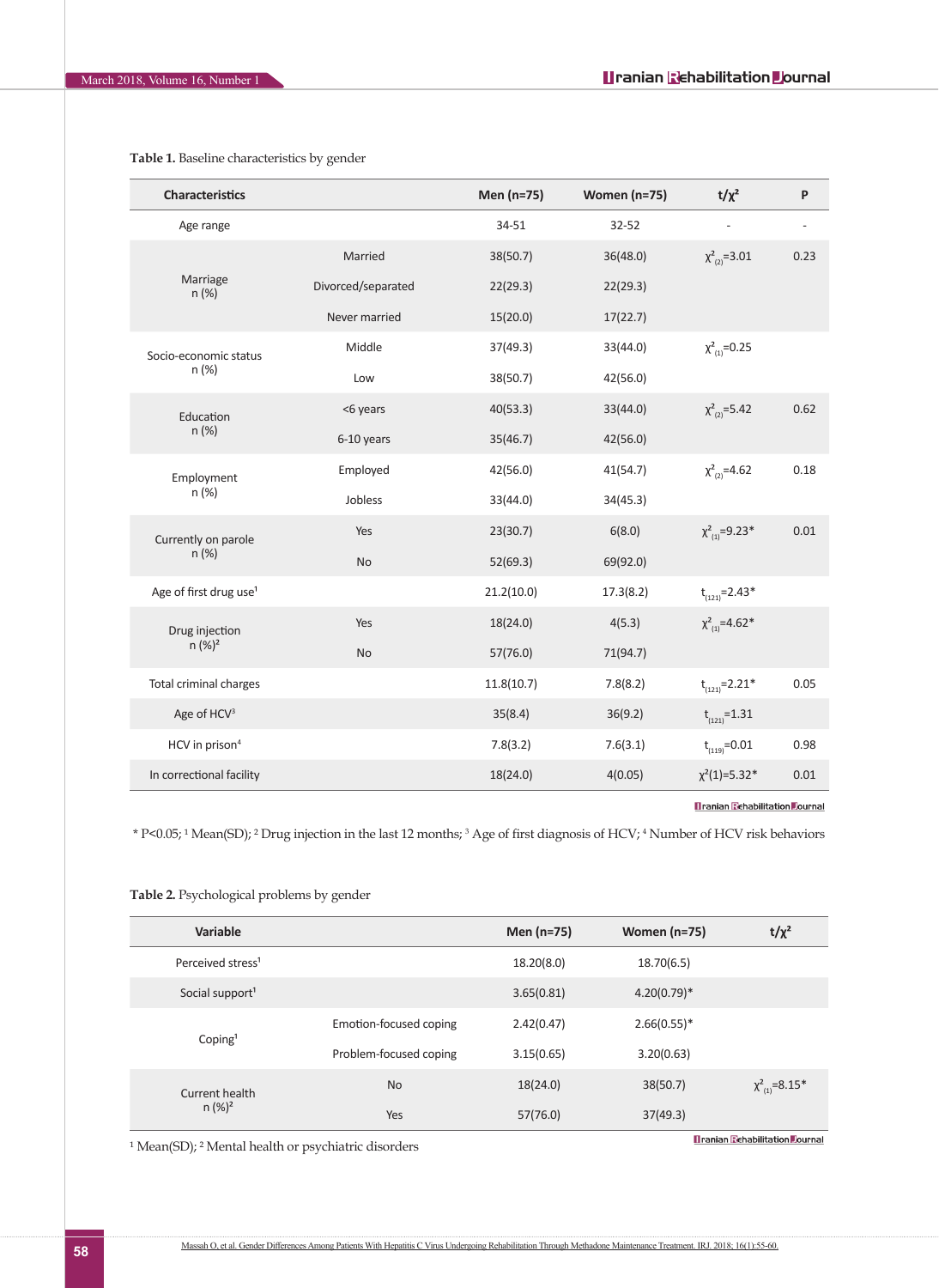problems among this group demands a timely treatment [\[23\]](#page-5-3). There are many barriers to the treatment of HCV in addict patients in Iran [\[24\]](#page-5-4) and their gender differences should be considered for therapeutic planning.

The current study had several limitations. First, the study was cross-sectional. Second, the study was limited to Tehran. Therefore, the study results may not be generalizable all HCV-infected methadone patients or other parts of Iran. Further studies with more male and female participants in other parts of Iran are suggested.

# **5. Conclusion**

The study results indicated some gender differences in baseline characteristics and psychological problems among HCV-infected men and women. Such differences may have crucial impacts on methadone treatment outcomes. In summary, HCV is one of many challenges which must be met in the process of providing methadone treatment for opioid-dependent patients. Further research in gender differences, epidemiology and HCV treatment is essential if better methadone outcomes are to be achieved.

# **Acknowledgments**

This research did not receive any specific grant from funding agencies in the public, commercial, or notfor-profit sectors. The authors would like to thank the study participants.

# **Conflict of Interest**

The authors declared no conflicts of interest.

#### <span id="page-4-0"></span>**References**

- [1] Nelson PK, Mathers BM, Cowie B, Hagan H, Des Jarlais D, Horyniak D, et al. Global epidemiology of hepatitis B and hepatitis C in people who inject drugs: Results of systematic reviews. Lancet. 2011; 378(9791):571-83. Available from: http://dx.doi.org/10.1016/s0140-6736(11)61097-0
- [2] Thein HH, Yi Q, Dore GJ, Krahn MD. Estimation of stagespecific fibrosis progression rates in chronic hepatitis C virus infection: A meta‐analysis and meta‐regression. Hepatology. 2008; 48(2):418-31. Available from: http://dx.doi. org/10.1002/hep.22375
- <span id="page-4-1"></span>[3] Samimi-Rad K, Toosi MN, Masoudi-nejad A, Najafi A, Rahimnia R, Asgari F, et al. Molecular epidemiology of hepatitis C virus among injection drug users in Iran: a slight change in prevalence of HCV genotypes over time. Archives of Vi-

rology. 2012; 157(10):1959-65. Available from: http://dx.doi. org/10.1007/s00705-012-1369-9

- [4] Kheirandish P, SeyedAlinaghi S, Jahani M, Shirzad H, Ahmadian MS, Majidi A, et al. Prevalence and correlates of hepatitis C infection among male injection drug users in detention, Tehran, Iran. Journal of Urban Health. 2009; 86(6):902-8. Available from: http://dx.doi.org/10.1007/s11524-009-9393-0
- <span id="page-4-2"></span>[5] Rezaie F, Noroozi A, Armoon B, Farhoudian A, Massah O, Sharifi H, et al. Social determinants and hepatitis C among people who inject drugs in Kermanshah, Iran: Socioeconomic status, homelessness, and sufficient syringe coverage. Journal of Substance Use. 2017; 22(5):474-78. Available from: http:// dx.doi.org/10.1080/14659891.2016.1245793
- <span id="page-4-3"></span>[6] Alam-Mehrjerdi Z, Moradi A, Xu F, Zarghami M, Salehi-Fadardi J, Dolan K. Willingness to receive treatment for hepatitis c among injecting drug users on methadone program: implications for education and treatment. Addiction & Health. 2016; 8(2):90-7. PMID: 27882206
- <span id="page-4-4"></span>[7] Alavian SM, Mirahmadizadeh A, Javanbakht M, Keshtkaran A, Heidari A, Mashayekhi A, et al. Effectiveness of methadone maintenance treatment in prevention of hepatitis C virus transmission among injecting drug users. Hepatitis monthly. 2013; 13(8):e12411. Available from: http://dx.doi. org/doi: 10.5812/hepatmon.12411.
- <span id="page-4-5"></span>[8] Javadi A, Ataei B, Kassaian N, Nokhodian Z, Yaran M. Coinfection of human immunodeficiency virus, hepatitis C and hepatitis B virus among injection drug users in Drop in centers. International Journal of Research in Medical Sciences. 2014; 19(Suppl 1):17-21. PMCID: PMC4078381
- <span id="page-4-6"></span>[9] Strain EC, Bigelow GE, Liebson IA, Stitzer ML. Moderate-vs high-dose methadone in the treatment of opioid dependence: a randomized trial. JAMA. 1999; 281(11):1000-5. Available from: http://dx.doi.org/10.1001/jama.281.11.1000
- <span id="page-4-7"></span>[10] Schaefer M, Mauss S. Hepatitis C treatment in patients with drug addiction: Clinical management of interferon-alpha-associated psychiatric side effects. Current Drug Abuse Reviewse. 2008;  $1(2)$ :177-87. Available from: http://dx.doi. org/10.2174/1874473710801020177
- <span id="page-4-8"></span>[11] Pu L, Su Y, Wang G, Bai J. [Prevalence of HIV and HCV infections in patients receiving methadone maintenance treatment in Kaiyuan, Yunnan (Chinese)]. Zhonghua Liuxingbingxue Zazhi. 2015; 36(8):829-31. PMID: 26714537
- <span id="page-4-9"></span>[12] Midgard H, Bramness JG, Skurtveit S, Haukeland JW, Dalgard O. Hepatitis C treatment uptake among patients who have received opioid substitution treatment: A populationbased study. PLOS ONE. 2016; 11(11):e0166451. Available from: http://dx.doi.org/10.1371/journal.pone.0166451
- <span id="page-4-10"></span>[13] Cohen S, Kamarck T, Mermelstein R. A global measure of perceived stress. Journal of Health and Social Behavior. 1983; 24(4):385-96. Available from: http://dx.doi. org/10.2307/2136404
- [14] Carver CS. You want to measure coping but your protocol'too long: Consider the brief cope. International journal of behavioral medicine. 1997; 4(1):92-100. Available from: http://dx.doi.org/10.1207/s15327558ijbm0401\_6
- <span id="page-4-11"></span>[15] Sherbourne CD, Stewart AL. The MOS social support survey. Social Science & Medicine. 1991; 32(6):705-14. Available from: http://dx.doi.org/10.1016/0277-9536(91)90150-b